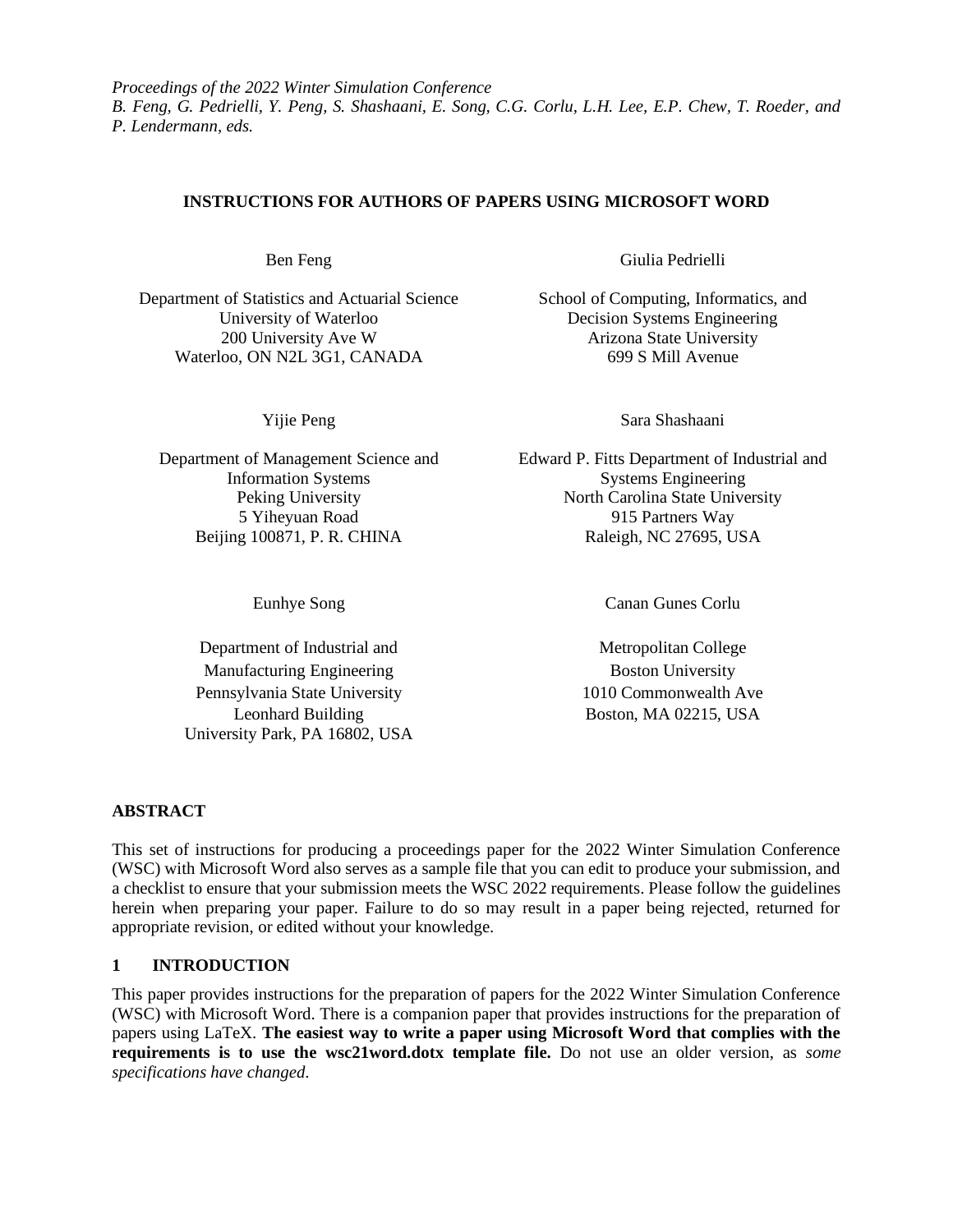An author kit is available via the [conference website.](http://www.wintersim.org/) The author kit includes this Microsoft Word document and its LaTeX companion. It also includes guidelines that you may find helpful for writing a conference paper and for giving a presentation.

When preparing your paper in Word, you are required to use the Word template. The easiest way to use this template is to copy the template to your working directory and double-click the template from your operating system. This will launch Word and will create a new document based on the template.

A set of styles are defined in the template so that authors can easily achieve the required format. You should look carefully at how the styles are applied in this document. One simple way to get started with styles is to start with the sample paper and replace the existing text. Do not try to make "manual" formatting changes to the text – let styles do the work. For example, instead of manually indenting paragraphs to conform to the WSC 2022 specifications, simply apply the corresponding predefined style from Table 1; the paper will then meet indenting requirements. To view the styles defined in the template, open the Styles Panel by clicking the bottom right corner arrow button in the "Styles" group on the "Home" ribbon in MS Word 2010 (please use MS Word help to identify corresponding capabilities in other versions). The Styles panel also shows the style currently applied to the text at the current cursor position as the boxed style in the list. To apply different formatting, choose the appropriate style from the list. The specific formatting instructions for a style may be viewed by placing the cursor over the style of interest. For additional help with styles, review the Word Help topic "Style basics in Word." Avoid updating the styles that are provided; the proceedings editors have checked that the formatting provided by the styles is that needed for the WSC.

Note that some styles appearing in this paper's styles set are not found in earlier WSC templates nor in Table 1 because formatting that is added during the normal editing process will appear in the Style Area Panel. The safest way to ensure conformance to formatting requirements is to apply only styles that are listed in Table 1.

# **2 GENERAL GUIDELINES**

#### **2.1 Language**

The paper should be prepared using U.S. English in the interest of consistency across the proceedings. The language can be set in MS Word 2010 via File > Options > Language settings, and selecting "English (United States)" from the drop-down menu.

#### **2.2 Paper Submission**

You will electronically submit [the](http://www.wintersim.org/) paper in Portable Document Format (. pdf), through the conference [website.](http://www.wintersim.org/) The .pdf file allows for automatic counting of pages and ensures that the page limit has been followed. If the paper is accepted, you will electronically submit the word-processor source file (.docx) for the final version of your paper. The editors may send the file back to you with the request to make changes to conform to conference guidelines. For minor changes, the editors may make the changes themselves. Final . pdf files are generated by the conference proceedings editors.

You will also need to transfer the copyright of your article to the WSC using the copyright transfer form that will be available via the conference website at the appropriate time. *For your paper to be published by the WSC, you must complete the transfer of copyright.* When you have successfully transferred the copyright, you will receive a .pdf receipt.

If you are unable to satisfy these requirements, you should contact the proceedings editors.

### **2.3 Objectivity**

The content of the paper should be objective and without any appearance of commercialism. In general, comparisons of commercial software should be avoided unless they are central to the topic. If a comparison of commercial software is included, it should be based on objective analysis that includes criteria, description of ranking methodology on each criterion, and the rankings themselves to arrive at a conclusion.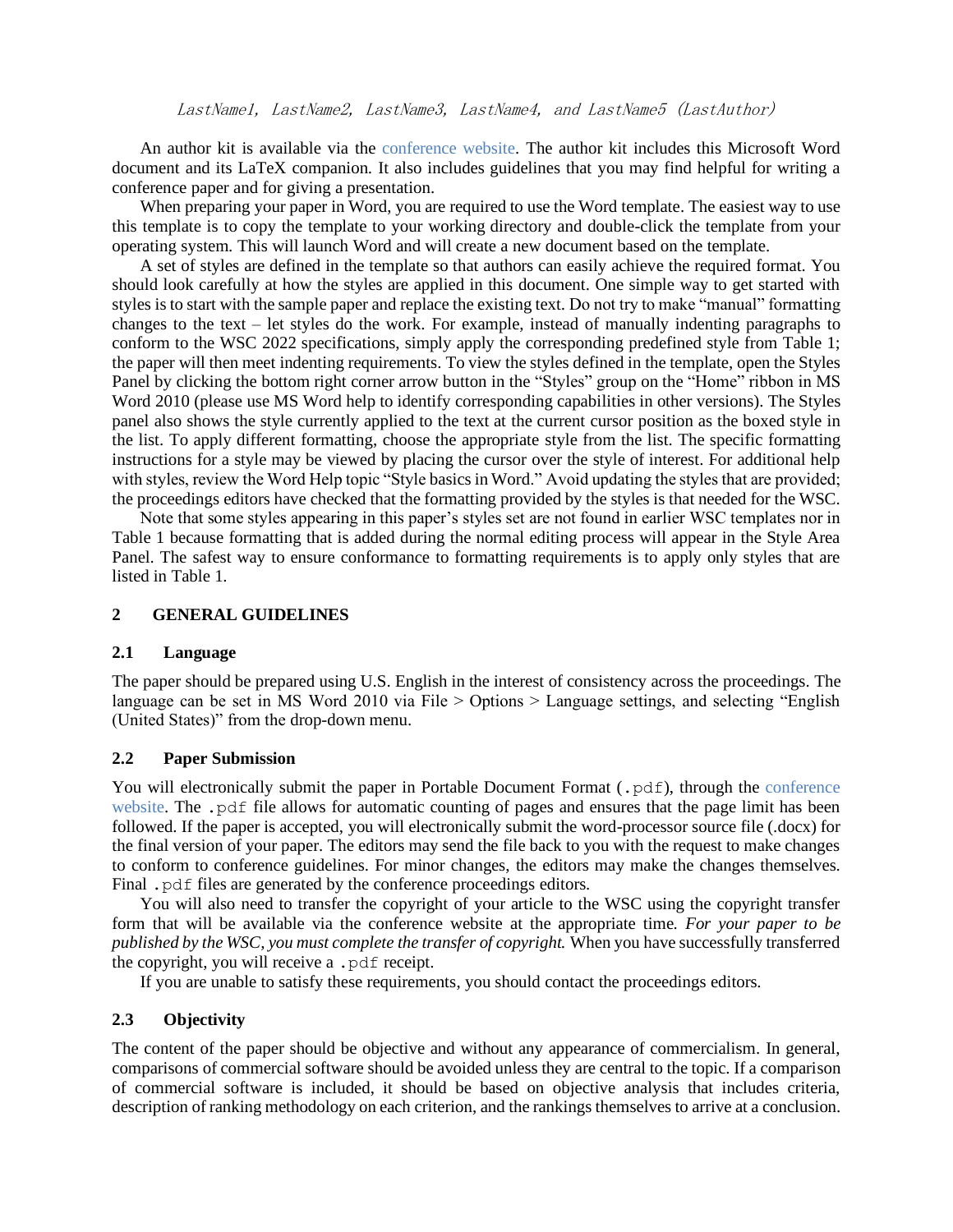If an approach other than a detailed objective analysis is used to select the simulation software used for the study being reported, such as, availability of the software, or the familiarity of the analyst with the software, it should be clearly identified.

| <b>Style Name</b>             | <b>Description</b>                                                         |
|-------------------------------|----------------------------------------------------------------------------|
| <b>Abstract Heading</b>       | Heading style for abstract                                                 |
| Appendices                    | Appendix heading                                                           |
| <b>AuthorAddress</b>          | (only for author address block)                                            |
| AuthorBio                     | Author biographies                                                         |
| Definition                    | Definitions, Theorems, and Corollaries                                     |
| Equation                      | Equations (without numbers)                                                |
| EquationNumbered              | Equations (with numbers)                                                   |
| <b>Figure Content</b>         | Figures                                                                    |
| <b>Figure Label</b>           | Single-line figure caption                                                 |
| <b>Figure Label Multiline</b> | Multi-line figure caption                                                  |
| Heading                       | Unnumbered headings - e.g. References, Acknowledgments, Author             |
|                               | Biographies, etc.                                                          |
| Heading $i$                   | Numbered headings for level $i$ headings                                   |
| Head                          | (Headings and running head styles not intended for author maintenance)     |
| Hyperlink                     | Hyperlinks (character format, mark only the characters to form the         |
|                               | hyperlink)                                                                 |
| <b>List Bulleted</b>          | <b>Bulleted</b> lists                                                      |
| List enum                     | Numbered lists                                                             |
| Normal                        | Normal text – no indent – used for first paragraphs after headings         |
| Normal Indent                 | Normal text – indented – used for all paragraphs following the first for a |
|                               | section.                                                                   |
| Program                       | "in-between" lines in a program listing                                    |
| ProgramBoth                   | Single-line program statements                                             |
| ProgramEnd                    | Last line in a program listing                                             |
| ProgramStart                  | First line in a program listing                                            |
| Reference                     | References                                                                 |
| <b>Table Label</b>            | Single-line table caption                                                  |
| Table Label Multiline         | Multi-line table captions                                                  |
| Title                         | Paper title                                                                |

| Table 1: Defined Word styles. |  |  |
|-------------------------------|--|--|
|-------------------------------|--|--|

# **2.4 Length Constraints**

# **2.4.1 Length of the Abstract**

The abstract should be at most 150 words. Since abstracts of all papers accepted for publication in the proceedings will also appear in the final program, the length limit of 150 words will be strictly enforced for each abstract. The abstract should consist of a single paragraph, and it should not contain references or mathematical symbols. Do not include a list of keywords. Keywords are not used in WSC proceedings.

# **2.4.2 Length of the Paper**

The page size in the proceedings must be 8.5 inches by 11 inches (21.6 cm by 27.9 cm). The overall length of the paper should be at least five proceedings pages. **Papers including bibliography and author**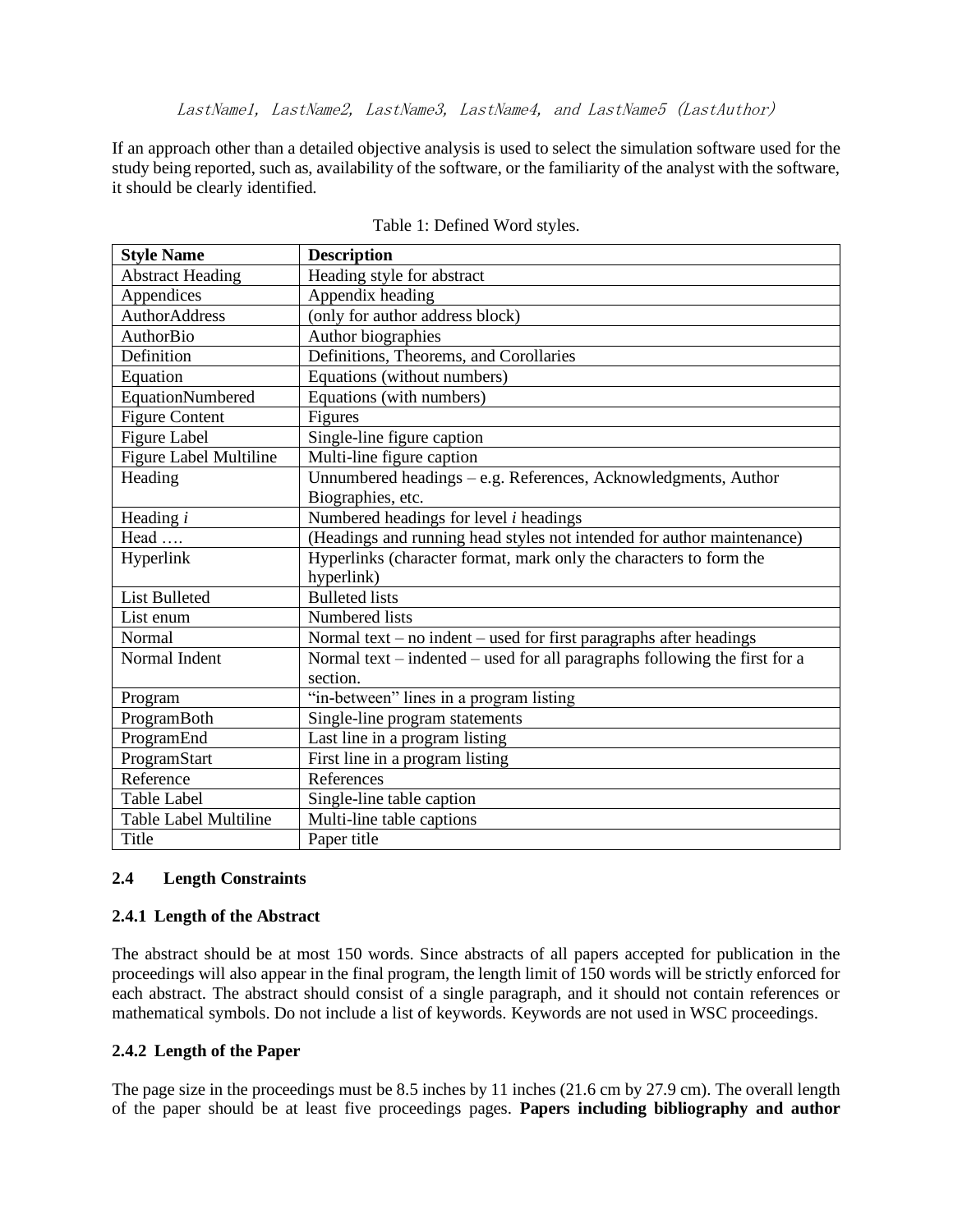**biography should be at most twelve (12) pages**, except for introductory tutorials, advanced tutorials, and panel sessions, for which the limit is 15 pages. Exceeding the page limit will result in rejection for the proceedings.

# **2.5 Font Specification and Spacing**

The paper should be set in the Times New Roman font using an 11-point font size. The paper should have a 12.5pt line spacing. Do not use other fonts; use of other fonts means the proceedings editors will need to send the paper back to you to change the font.

# **2.6 Margins**

All margins are correctly defined in the provided template. Therefore, you should not need to care about margins at all, and you may skip this section. Should you have, by accident, destroyed the styles used there, please restore the following styles: In the heading of the first page the styles "HeadEditor1" and "HeadEditor2" for the first and second line, respectively, and on the other pages the style "HeadAuthor" (never more than one line here).

Just for experts wishing to know the exact configuration, the width of the text area is 6.5 inches (16.5 cm). All four margins are 1 inch (2.54 cm) on each page. In this MS Word template, the header and footer are set to, respectively, 0.69 inches (1.75 cm) and 0.75 inches (1.90 cm). The heading on the first page has no additional margin (effective heading 0.69 inches) while the running head with the authors' names has an additional margin of 0.2 inches (0.51 cm) leading to an effective header position of 0.89 inches (2.26 cm) for all pages except the first one. The heading on the first page provides an additional margin of 0.5 inches (1.27 cm), leading to an effective title position of 1.5 inches (3.81 cm). Authors should *neither* change these header and footer settings nor the corresponding MS word styles when preparing a manuscript.

# **2.7 Justification**

Headings of sections, subsections, and subsubsections should be left-justified. One-line captions for figures or tables should be centered. A multiline caption for a figure or table should be fully justified. All other text should be fully justified across the page (that is, the text should line up on the right-hand and left-hand sides of the page).

# **2.8 Headings of Sections, Subsections, and Subsubsections**

Section, subsection, and subsubsection headings should appear flush left, set in the bold font style, and numbered as shown in this document. The headings for the Abstract, Acknowledgments, References and Author Biographies sections are not numbered. Section headings should be set in **FULL CAPITALS LIKE THIS PHRASE,** while subsection and subsubsection headings should be **Capitalized in Headline Style like This Phrase**. Lengthy headings should be broken across two or more lines. **Again, these formats should be accomplished using the styles Heading 1, Heading 2, Heading 3, etc.**

# **2.8.1 Paragraphs**

The first paragraph after a heading should not be indented; all other paragraphs should be indented by 0.25 inches (0.63 cm). Do not insert additional space between paragraphs.

Programming code should use "Program Start," "Program," and "Program End" Styles with the following guidelines.

```
class Exponential{
…// Properties of the Exponential
};
```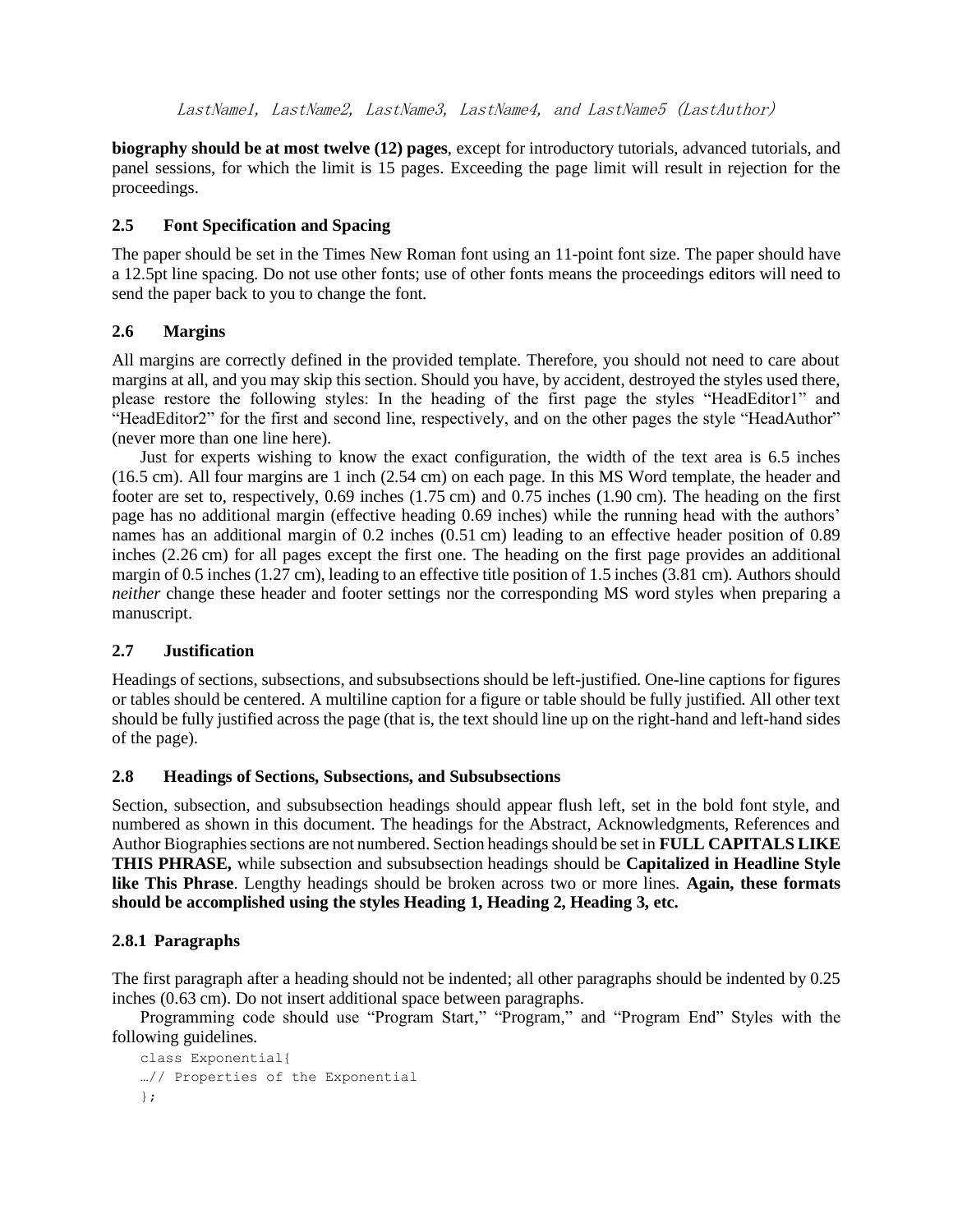One-line programs should use the "Program Both" style.

Exponential interArrival;

#### **2.8.2 Footnotes**

**Do not use footnotes;** instead, incorporate such material into the text directly or parenthetically.

### **2.8.3 Page Numbers**

Do not include page numbers. Page numbers are generated by the proceedings editors once all accepted papers are ordered for the final proceedings.

### **3 FORMATTING THE FIRST PAGE**

#### **3.1 Running Heads**

The running head (provided in the template) in the upper left-hand corner of the first page (which should read *Proceedings of the* 2022 *Winter Simulation Conference* …) is left-justified and set in the 11-point italic font style. You do not have to change the content of the first-page header; the first-page header was set by the proceedings editors in the preparation of this document.

Running heads on the second and subsequent pages should contain the last names of the authors, centered and set in the 11-point italic font style. For example, running heads for papers would appear like *Justme* for papers with one author, or *Justme and Him* for papers with two authors, or *Justme, Him, and Youtoo* for papers with three authors, etc. Separate the last names of the authors with a comma, except for the last author use ", and". List all authors; do not use *et al.* except if they don't fit on one line. In the latter case, only the first author is given followed by "et al.". The author names are listed in the same order as they appear on the title page. This will be the same order when providing the author biographies at the end of the paper. Once on the second page of your document, view the header and make the appropriate changes.

### **3.2 Title and Authors**

Center the title of the paper on the page and set it in bold **FULL CAPITALS**. Multiline titles should have about the same amount of text on each line. There should be two blank lines between the title and the authors' names.

Each author's name should be capitalized and centered on a new line, with the author's first name first and no job title or honorific. Insert one blank line between the author's name and address. The organization or institution that the author is affiliated to should be typed first. Next type the complete street address, without abbreviations, followed by the city, standard two-letter state or province abbreviation, postal code, and country. The address should be centered and capitalized, except for the country, which should be set in FULL CAPITALS. If you need to restore the style, select the "AuthorAddress" style. For papers with multiple authors, the authors should be listed in order of decreasing contribution. Authors from the same institution are grouped in the block of an author with the highest contribution among them. Different formats for multiple authors are shown as examples in Figures 3–8 at the end of this document. Sometimes you may need to break some authors' department names into two lines to fit the author block format, as shown by this document's authorship. There should be two blank lines between the author fields and the text of the paper. The authors are provided in a table so adding and deleting columns is done via the table commands. Do not include email addresses on the first page; emails for authors are provided in the author biographies. Authors with multiple affiliations shall pick the primary affiliation for the title page and mention other affiliations in their resume.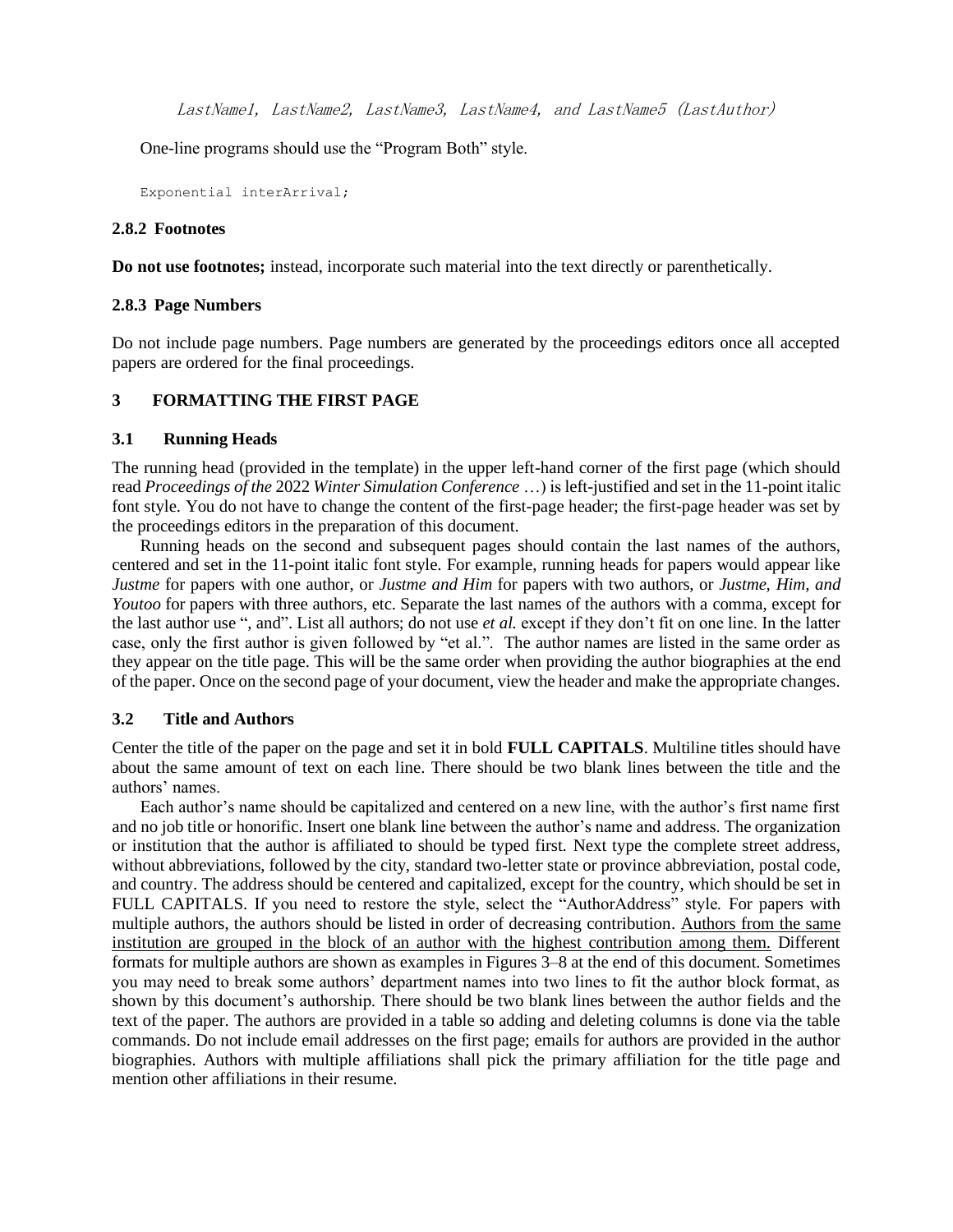### **4 FORMATTING SUBSEQUENT PAGES**

Please refer to section 2.6 for the correct margins.

#### **4.1 Mathematical Expressions in Text and in Displays**

Display only the most important equations, and number only the displayed equations that are explicitly referenced in the text. Assign the style "Equation" and add one empty line above and below the equations. If two equations are printed in direct sequence, do not add a blank line between them.

To conserve space, simple mathematical expressions such as  $\overline{Y} = n^{-1} \sum_{i=1}^{n} Y_i$  may be incorporated into the text. Mathematical expressions that are more complicated or that must be referenced later should be displayed, as in

$$
s^{2} = \frac{1}{n-1} \sum_{i=1}^{n} (Y_{i} - \overline{Y})^{2}
$$

If an equation is referenced in the text, then enclose the equation number in parentheses and place it flush with the right-hand margin of the column. Add a tabulator before and after the equation and use the style "EquationNumbered" to get this effect. For example, the quadratic equation has the general form

$$
ax^2 + bx + c = 0, \quad \text{where} \quad a \neq 0. \tag{1}
$$

.

In the text, each reference to an equation number should also be enclosed in parentheses. For example, the solution to (1) is given in (2) in Appendix A. Note that equation numbers are not automatically generated or referenced.

If the equation is at the end of a sentence, then you should end the equation with a period. If the sentence in question continues beyond the equation, then you should end the equation with the appropriate punctuation – that is, a comma, semicolon, or no punctuation mark. If the equation is not included within any sentence, but just given between two paragraphs, no punctuation is used as in equation (2).

$$
ax^2 + bx + c = 0 \tag{2}
$$

If you are using Microsoft Equation Editor 3.0, select the "EquationNumbered" style on the line where the equation will appear. Then press the TAB key to move the cursor to the center of the column. From Word's Insert ribbon, select Object in the Text group. In the pull-down menu that appears, select Object, and in the Object panel, select type Microsoft Equation 3.0, and type the equation. While in the Equation Editor, you should verify that the font size is at most 11 points. On the Equation Editor's menu bar, select Size > Define, and set the "Full" font size to 11. Close the Equation Editor. To include the equation number, press the TAB key. This will move the cursor to the right-hand margin; then type the equation number enclosed in parentheses. If you don't need to number the equation, use the "Equation" style and leave out the tabs.

If you are using MathType, click the "Insert Display Equation" button on MathType's Equation Editor menu bar. Before you type the equation, verify that the font size is at most 11 points by choosing Size  $>$ Define. After typing the equation, close the MathType Equation Editor, press the TAB key to move the cursor to the right margin, and type the equation number, if any, enclosed in parentheses. For unnumbered equations, MathType users should click the "Insert Display Equation" button.

Entering equations using the Equation option available in the Symbols group on the Insert tab in Microsoft Word 2007 or 2010 is not recommended. For Microsoft Word 2007 or 2010, the equation capability makes entering equations quite convenient but numbering them requires using tables. Instructions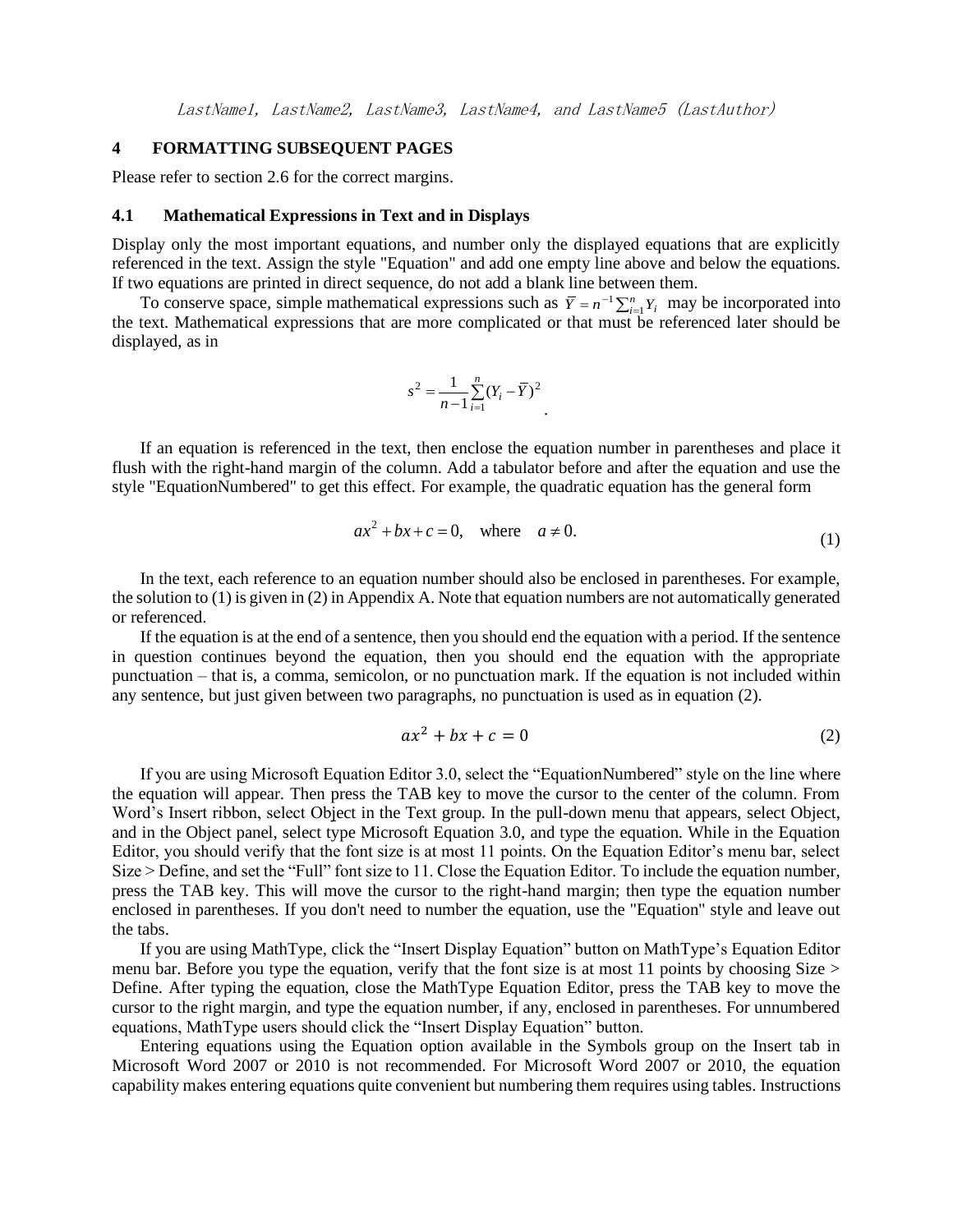for inserting equation numbers for Microsoft Word 2007 and 2010 are available online a[t WordTips](http://word.tips.net/Pages/T000273_Numbering_Equations.html) (Sharon Parq Associates 2018).

### **4.2 Displayed Lists**

A displayed list is a list that is set off from the text, as opposed to a run-in list that is incorporated into the text. The bulleted list given below provides more information about the format of a displayed list.

- Use the "Lists Bulleted" style that leads to standard bullets instead of checks, arrows, etc.,
- 1. For numbered lists, use the "List Enum" style with Arabic numbers,
- 2. You may need to restart the numbering on numbered lists. To do so, right click on the first entry in the list.

Indent the paragraph after the list. Include an empty line before and after the list.

### **4.3 Figures and Tables**

Figures and tables should be centered within the text and should not extend beyond the right and left margins of the paper. Figures and tables can make use of color since the WSC produces electronic proceedings. However, try to select colors that can be differentiated when printing in black and white in consideration of people using such printers. Figures and tables are numbered sequentially, but separately, using Arabic numerals. All tables and figures should be explicitly referenced in the text and they should not be placed before they are referenced. The reference is always written in full (Figure 1), and never abbreviated as in "(Fig. 1)". For figures which can fit next to each other, the author can choose to align them next to each other with the figure text centered below each figure and on the same line for both figures. For tables which can fit next to each other, the author can next to also choose to align them each other with the table text centered above each table and on the same line for both tables.

To insert a table, use the usual Table option on the Insert ribbon. To center the table, first select the table, then right-click and select Table Properties, followed by the Table tab and click the Center button for Alignment and the None button for Text wrapping. Each table should appear in the document after the paragraph in which the table is first referenced. However, if the table is getting split across pages, it is okay to include it after a few paragraphs from its first reference. The table's single-line captions are centered, while multi-line captions are fully justified. This template **does not** use the Word capabilities to insert table captions and, thus, does not use the automatic referencing capabilities of Word. Instead, add the appropriate caption *above* the table and use the "Table Label" style for tables with a single-line caption. Use the "Table Label Multiline" style for multiline table captions. The styles include inserting a 12 pt. space above and a 6 pt. space after the caption. The caption should begin with the word Table, followed by the table number and a colon. Captions can be written using normal sentences with full punctuation. All captions should end with a period. It is fine to have multiple-sentence captions that help to explain the table. Include one line space below the table. See Tables 2 and 3 for examples.

Table 2: Table captions appear above the table, and if they are longer than one line they are fully justified. Captions are written using normal sentences with full punctuation. It is fine to have multiple-sentence captions that help to explain the table.

| Creature | IO) | Diet        |
|----------|-----|-------------|
| dog      | 70  | Anything    |
| human    | 60  | ice cream   |
| dolphin  | 120 | fish fillet |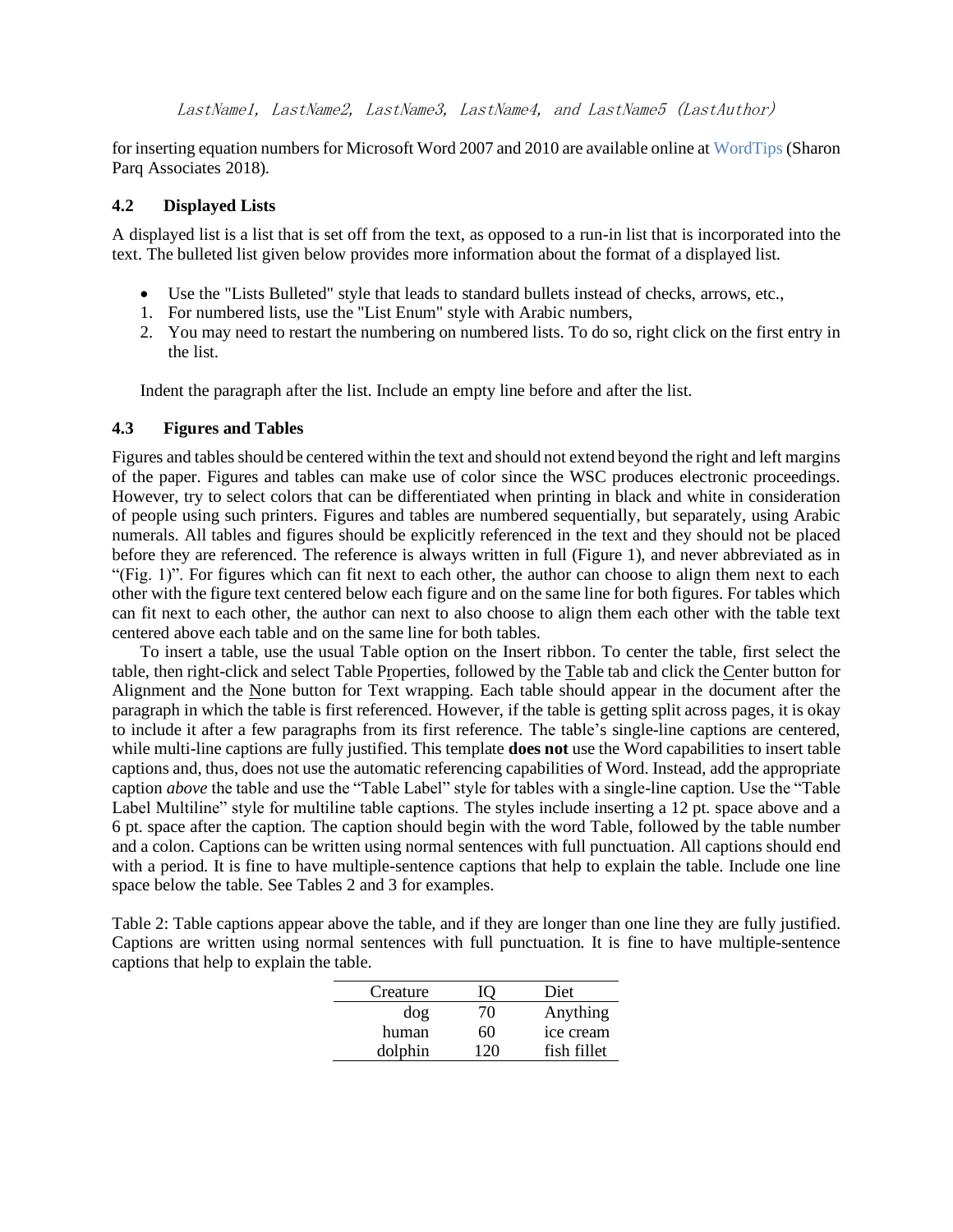|           | Sample   Height (cm) |
|-----------|----------------------|
| Plant one | 50                   |
| Plant two | 58                   |

Table 3: Comparison between samples.

Each figure should appear in the document after the paragraph in which the figure is first referenced. However, if the figure is getting split across pages or is leading to an empty space at the bottom of the page, it is okay to include it after a few paragraphs from its first reference. Figure captions appear below the figure. Single-line captions are centered, while multiline captions are fully justified. This template **does not**  use the Word capabilities to insert figure captions and, thus, does not use the automatic referencing capabilities of Word. Instead, add the appropriate caption below the figure and use the "Figure Label" style to label the figure for a single-line caption. Use the "Figure Label Multiline" style for multiline captions. The styles include inserting a 6 pt. space above and a 12 pt. space after the caption. Include one line space above the figure. The caption should begin with the word Figure, followed by the figure number and a colon. Captions end with a period. See Figures 1 and 2 for examples.

Paste complete figures as pictures into the document (avoid drawing the picture within Word directly). To format the picture, select it and then use the "Figure Content" style. The picture will be formatted centered and with one line space above the figure.



Figure 1: An unusual answer to a question.



Figure 2: The area of the square is 64 squares, while that of the rectangle is 65 squares, yet they are made of the same pieces! How is this possible?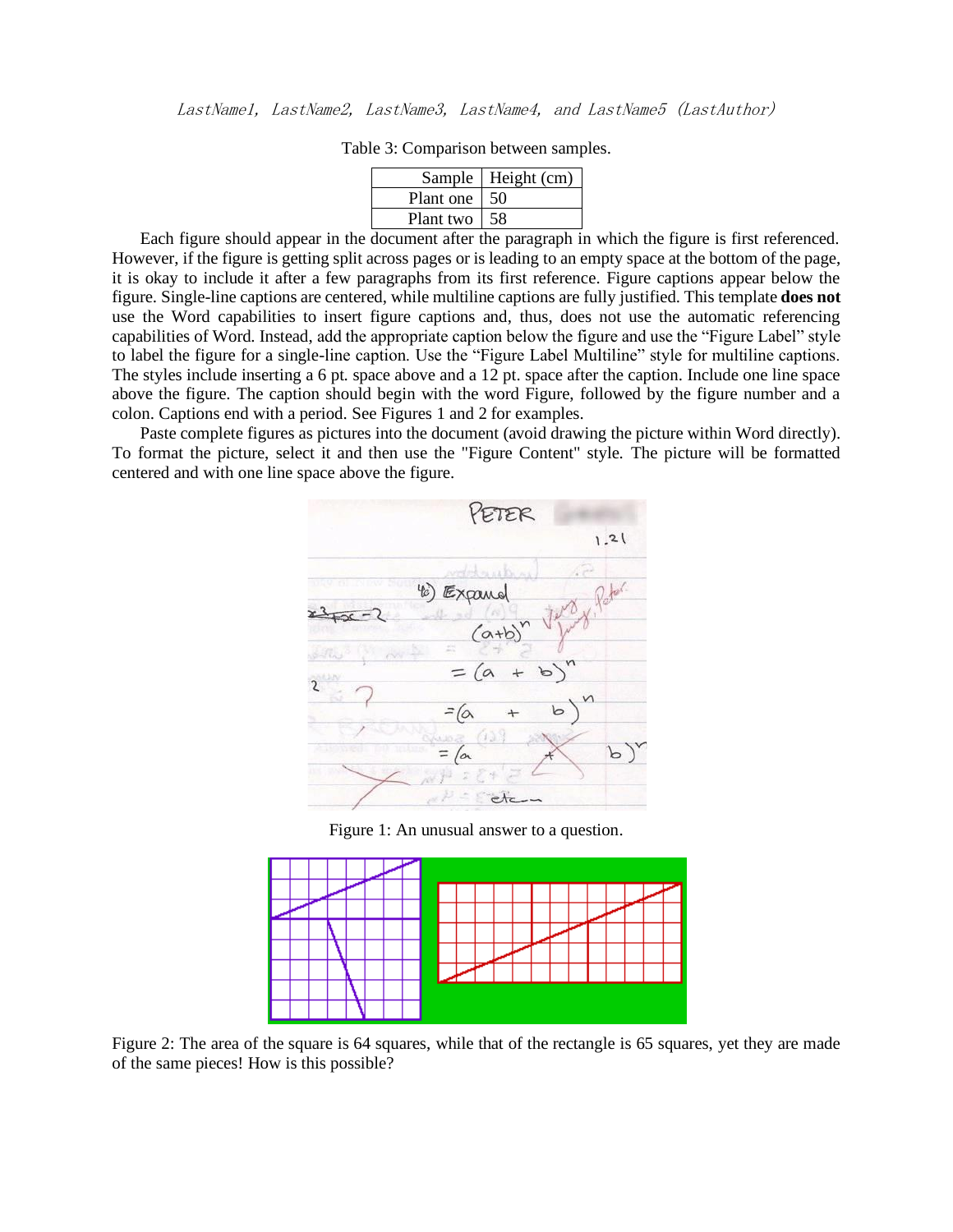References to tables and figures identified by number are capitalized. Avoid using "in the previous table" or "in the figure below", as positions might change in the final formatting.

Please ensure that the text within figures uses standard fonts and is readable: Arial (recommended), Symbol, etc. The minimum font size should be around 9pt (Arial). Remember that you might need larger fonts in your original figure if you reduce the size of the figure in your WSC paper to less than 100% (e.g., when you insert your figure with a 50% of its original size, your original fonts have to be  $>=18pt.$ ). This applies to all text elements in the figure, including captions of axes, etc.

## **4.4 Definitions and Theorems**

Definitions, theorems, propositions, etc. should be formatted like a normal paragraph with boldface heading as shown in the examples below. Number these items separately and sequentially. You may choose to separately number theorems, propositions, corollaries, etc., as opposed to the example below where corollaries and theorems are numbered together. Use the "definition" style, also for theorems and corollaries. Do not use a period after the definition, theorem, corollary or proposition *number*, but do end the sentence with a period.

**Definition 1** In colloquial New Zealand English, the term dopey mongrel is used to refer to someone who has exhibited less than stellar intelligence.

**Theorem 1** If a proceedings editor from New Zealand accidentally deletes his draft of the author kit shortly after completing it, he would be considered to be a dopey mongrel.

**Corollary 2** One of the proceedings editors is a dopey mongrel.

Indent the paragraph after the definition or theorem. Include an empty line before and after the item.

### **4.5 Hyperlinks**

A *hyperlink* specifies a Web address (URL) or an e-mail address. The use of hyperlinks allows authors for providing readers access to external electronic information, such as a dynamic simulation or animation. **While the use of hyperlinked text is encouraged in the main body of the paper, it is recommended that corresponding Web addresses and other identifying information should be provided in the list of references.** For example, instead of spelling out the Web address of the conference website, one would refer to the [conference website](http://www.wintersim.org/) and the corresponding entry in the reference section will spell out the associated Web address and other relevant information such as author(s) and/or organization that published the content. This would allow readers for searching for the content using the author(s), organization, etc. if the actual Web address is changed. This also allows for a cleaner appearance of the main body of the paper.

If the author(s) feel that sufficient information is provided in the main body of the paper to locate the content even if the Web address is changed, the address can be included in the main body of the paper itself.

Each hyperlink should be set in the same font as the text. Hyperlinks are *not* underlined. A live hyperlink (or hot link) – that is, a hyperlink that will activate your Web browser and take it to an external website or that will activate your e-mail software for sending a message to a specific e-mail address – should be colored blue. You can see examples of such hyperlinks in this paper. The use of live hyperlinks is at the discretion of the author(s), except in the author biographies.

Using live hyperlinks requires the format defined in the "Hyperlink" style. To insert a live hyperlink into a WSC paper, please follow the following steps:

1. In the current paragraph style, enter the text where the live hyperlink is to appear.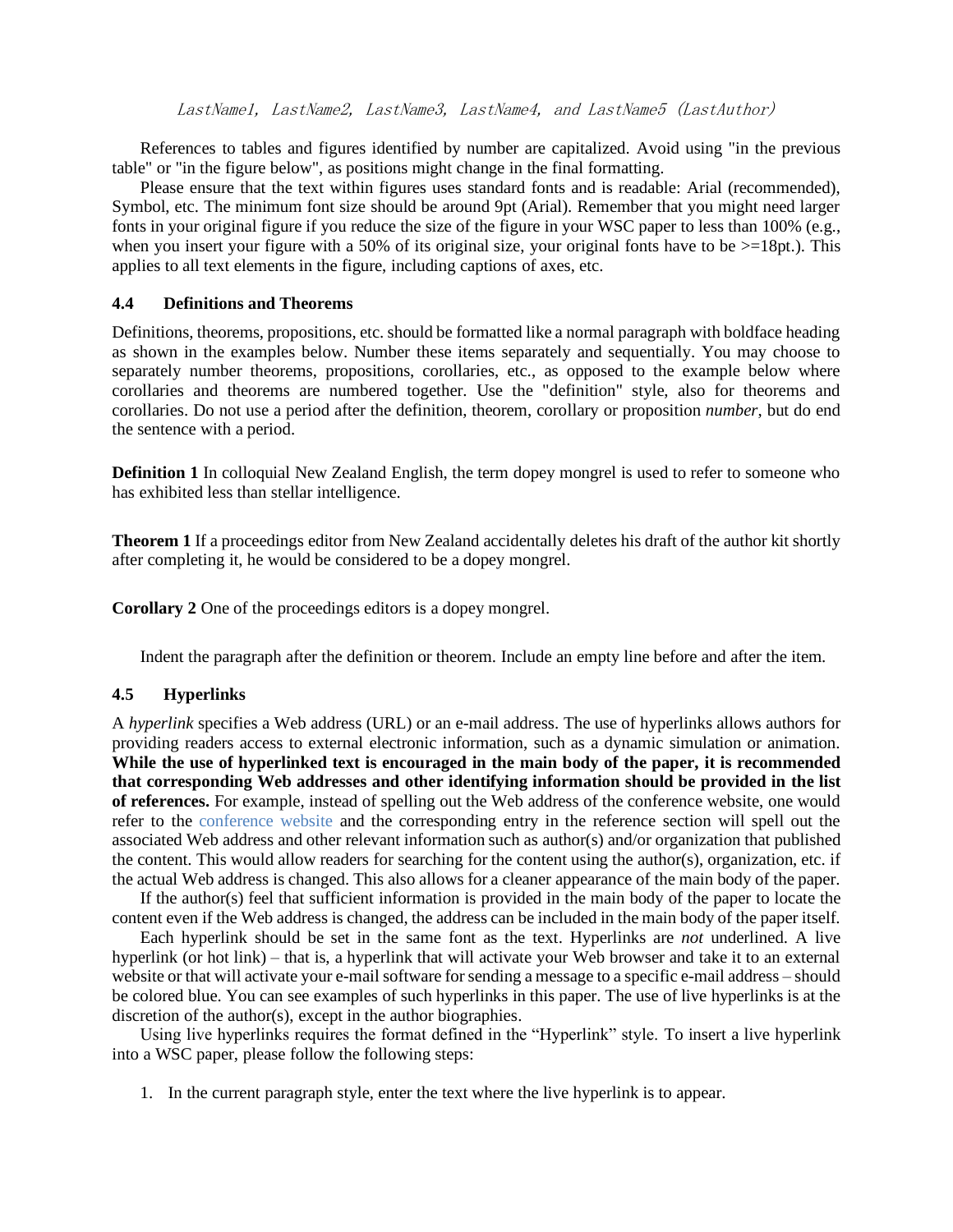- 2. With the displayed text selected, choose Insert > Hyperlink from the ribbon or right-click and select "Hyperlink."
- 3. In the dialog box that appears, select the button labeled "Existing File or Web Page" or "E-mail address."
- 4. In the second box labeled "Address" type only the correct e-mail or Web address, with the prefix http:// for a Web address.
- 5. If not done automatically, select the displayed text of the live hyperlink and apply the "Hyperlink" style.
- 6. For hyperlinks with Web addresses, enter an appropriate citation following the text and provide the Web address and other relevant information in the corresponding entry in the list of references.

If *any* editing is made to the displayed text of a live hyperlink, then the "Address" box referred to above should be rechecked to ensure no extraneous characters have been introduced into that box. To check the "Address" box for accuracy, place the cursor anywhere in the displayed text of the hyperlink and rightclick. Select "Edit Hyperlink." If extraneous characters have been introduced, delete them from the "Address" box.

If it is necessary to break the displayed text of the e-mail or Web address across two or more lines, then you can "edit the hyperlink" in MS Word. There are two fields, one for the original hyperlink and the other one for the display, where you can add spaces or soft breaks without influencing the actual link.

Non-live hyperlinks – that is, the hyperlinks that are included for the reader's information but do not actually invoke the reader's Web browser or e-mail software – should be colored black.

#### **4.6 Citing a Reference**

To cite a reference in the text, use the author-date method. Thus, Chien (1989) could also be cited parenthetically (Chien 1989). Do not use a comma within this parenthesis. For a work by three or more authors, use an abbreviated form. For example, a work by Banks, Carson, and Nelson would be cited in one of the following ways: Banks et al. (2000) or (Banks et al. 2000).

Parenthetical citations are enclosed in parentheses ( ), not square brackets [ ]. Semicolons separate the items in a series of such citations.

The following is a list of **correct** forms of citations:

- Brown and Edwards (1993)
- (Brown and Edwards 1993)
- (Smith 1987; Brown and Edwards 1992; Brown et al. 1995)

The following is a list of **incorrect** forms of citations:

- Brown and Edwards [1993]
- (Brown and Edwards, 1993)
- (Smith, 1987; Brown and Edwards, 1993)
- (Smith 1987, Arnold, Brown and Edwards 1992, Brown et al. 1995)

### **4.7 General Style and Sequence of References**

Place the list of references after the appendices. The section heading is **REFERENCES**, and is not numbered (use style "heading"). List all references that are cited in the text, but only those. The only exception are papers in the "tutorial" tracks: Here it is permitted to have an additional section heading **ADDITIONAL READING** after references, followed by further literature that is recommended for continued studies but not directly used within the text of the paper.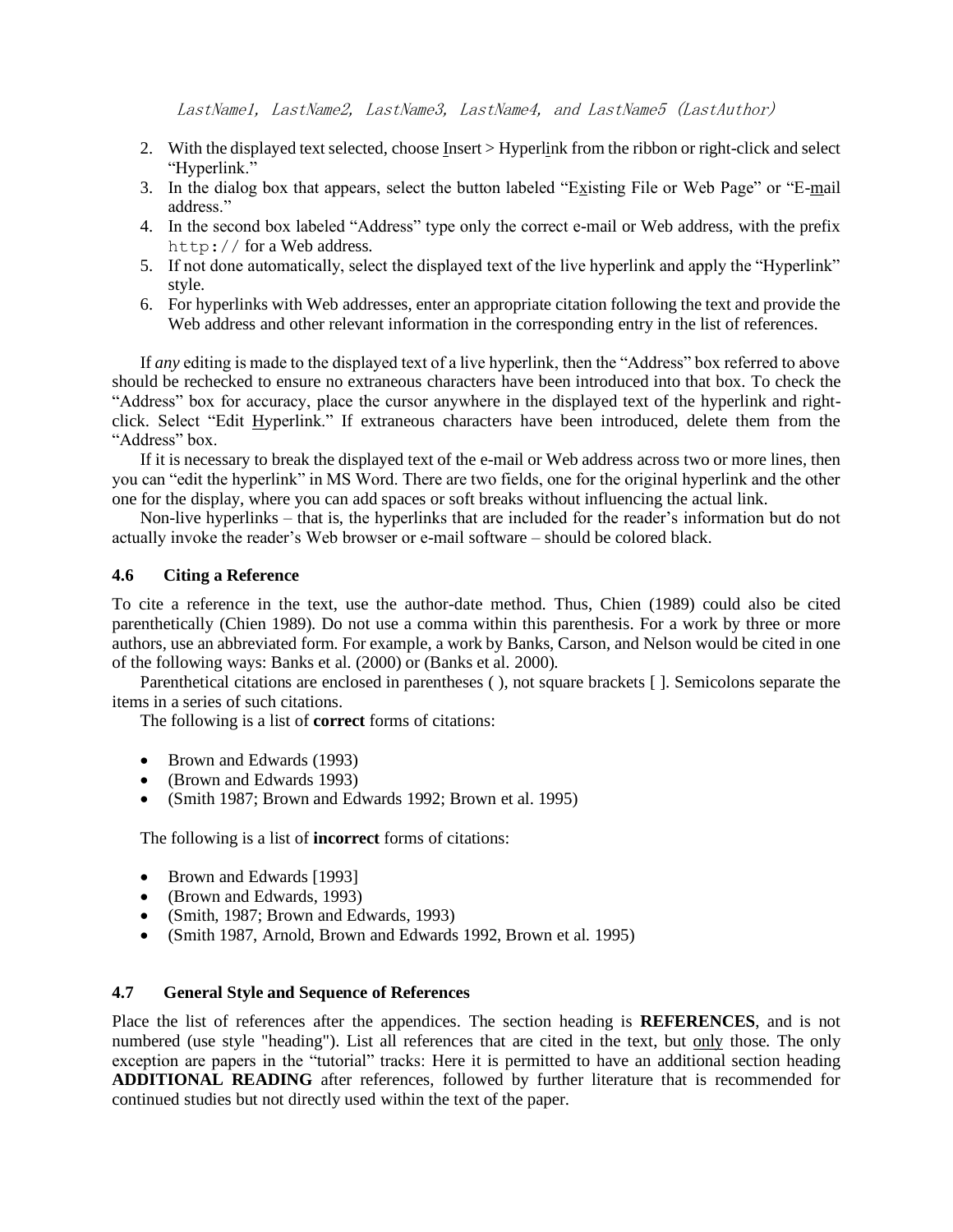Use hanging indentation to distinguish individual entries (use the style "Reference"). Do not insert additional space between references. References have a reduced font of 9 pt and a line spacing of 10.5 pt. Do not number the references and arrange them in the following order:

- By the last name of the first author
- For papers with the same first author, arrange first all papers by this author only, then all papers by this author and one co-author, and finally all papers with this author and two or more co- authors
- Within this sorting sequence, arrange papers by year

To identify multiple references by the same authors and year, append a lower case letter to the year of publication, for example, 1984a and 1984b. The same applies to references that have more than two authors and the same first author and year.

Give complete references without abbreviations. Even for more than three authors, list all authors.

The following sections specify the requested content for several types of references. Examples can be found in the references and additional reading sections, which include:

- A technical report (Chien 1989)
- A proceedings article with book publication (Cheng 1994)
- A conference contribution without book publication (Rabe et al. 2017)
- A journal article with two authors (Powell and Mustafee 2017)
- A journal article with more than two authors (Gupta et al. 1973)
- A book by two (2) authors (Hammersley and Handscomb 1964)
- A chapter in a book (Schruben 1979)
- An unpublished thesis or dissertation (Steiger 1999)
- A book with no identified authors (The University of Chicago Press 2010)
- A document available on the Web (WSC 2022)

### **4.8 Formatting References according to their Type of Publication**

### **4.8.1 Journal Articles**

The bibliographic style for a journal article is:  $\leq$ Surname of first author $\geq$ ,  $\leq$ Author's initial(s) $\geq$ ,  $\leq$ Initials and surnames of other authors>. <year>. <Capitalized article title in quotes>. <*Journal Name in Headline Italics*> <Volume number>(issue number): <page numbers>.

Gupta, S. S., K. Nagel, and S. Panchapakesan. 1973. "On the Order Statistics from Equally Correlated Normal Random Variables". *Biometrika* 60(2):403–413.

Powell, J. H., and N. Mustafee. 2017. "Widening Requirements Capture with Soft Methods: An Investigation of Hybrid M&S Studies in Healthcare". *Journal of the Operational Research Society* 68(10):1211-1222.

# **4.8.2 Books**

The bibliographic style for books is:  $\leq$ Surname of first author $\geq$ ,  $\leq$ Author's initial(s) $\geq$ ,  $\leq$ Initials and surnames of other authors>. <year>. <*Book Name in Headline Italics*>. [<edition> ed. ]<city of publication>: <publisher>.

Banks, J., J. S. Carson, B. L. Nelson, and D. M. Nicol. 2000. *Discrete-Event System Simulation*. 3rd ed. Upper Saddle River, New Jersey: Prentice-Hall, Inc.

Hammersley, J. M., and D. C. Handscomb. 1964. *Monte Carlo Methods*. London: Methuen.

Law, A. M., and W. D. Kelton. 2000. *Simulation Modeling & Analysis.* 3rd ed. New York: McGraw-Hill, Inc.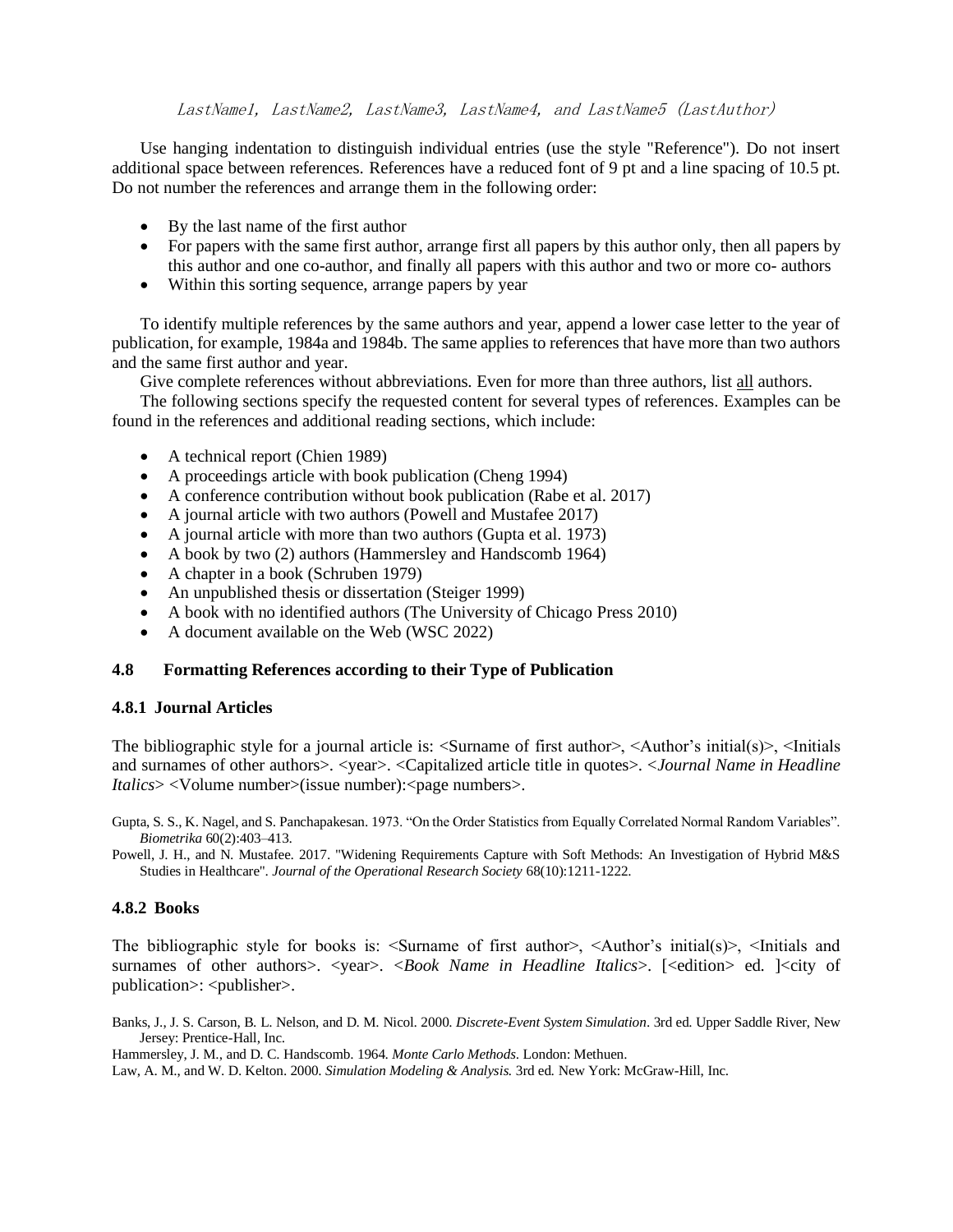### **4.8.3 Book Contributions**

The bibliographic style for book contributions is:  $\leq$ urname of first author $\geq$ ,  $\leq$ Author's initial(s) $\geq$ ,  $\leq$ Initials and surnames of other authors>. <year>. <Capitalized article title in quotes>. In <*Book Name in Headline Italics*>, edited by <Initials and surnames of editors>, <page numbers>. <city of publication>: <publisher>. Publishers are not abbreviated ("IEEE", "ASIM"), but written in full ("Institute of Electrical and Electronics Engineers, Inc.", "Arbeitsgemeinschaft Simulation", etc.). Note that WSC papers are published by Institute of Electrical and Electronics Engineers, Inc. in Piscataway, New Jersey. Table 4 provides a list of former editors of WSC from 2010 to 2020.

- Cheng, R. C. H. 1994. "Selecting Input Models". In *Proceedings of the 1994 Winter Simulation Conference*, edited by J. D. Tew, M. Manivannan, D. A. Sadowski, and A. F. Seila, 184–191. Piscataway, New Jersey: Institute of Electrical and Electronics Engineers, Inc.
- Schruben, L. W. 1979. "Designing Correlation Induction Strategies for Simulation Experiments". In *Current Issues in Computer Simulation*, edited by N. R. Adam and A. Dogramaci, 235–256. New York: Academic Press.

#### **4.8.4 Conferences**

For conferences that have been published as an (electronic) book publication (with editors, publisher, ISBN), use the same style as for book contributions (take care to specify the city of publication, not the conference location!). This especially applies to past WSC proceedings, such as (Cheng 1994). See the example under "book contributions" for this purpose.

For conferences that have not been published as a book, the bibliographical style is: <Surname of first author>, <Author's initial(s)>, <Initials and surnames of other authors>. <year>. <Capitalized article title in quotes>. <*Conference Name in Headline Italics*>, <full date(s) of conference>, <location of conference>, <page numbers if available>.

Rabe, M., F. Dross, and A. Wuttke. 2017. "Combining a Discrete-event Simulation Model of a Logistics Network with Deep Reinforcement Learning". In *Proceedings of the MIC and MAEB 2017 Conferences*, July 4<sup>th</sup>-7<sup>th</sup>, Barcelona, Spain, 765-774.

#### **4.8.5 Handbooks, Reports, and other Publications**

If you need to cite handbooks or other publications that have editors but no authors, use the following bibliographic style:  $\leq$ Surname of first editor $\geq$ ,  $\leq$ Editor's initial(s) $\geq$ ,  $\leq$ Initials and surnames of other editors>, Editors. <year>. <*Book Name in Headline Italics*>. <city of publication>: <*publisher>*.

If you need to cite reports, use the following bibliographic style: <Surname of first author>, <Author's initial(s)>, <Initials and surnames of other authors>. <year>. <Capitalized article title in quotes>. [Report] number], <publisher>.

Chien, C. 1989. "Small Sample Theory for Steady State Confidence Intervals". Technical Report No. 37, Department of Operations Research, Stanford University, Stanford, California.

If you need to cite government documents without authors' names, use the following bibliographic style: <Name of government agency>. <year>. <Capitalized document title in quotes>. [Report number], <publisher>.

Ontario Ministry of Health. 1994. "Selected Findings from the Mental Health Supplement of the Ontario Health Survey". Queen's Printer for Ontario.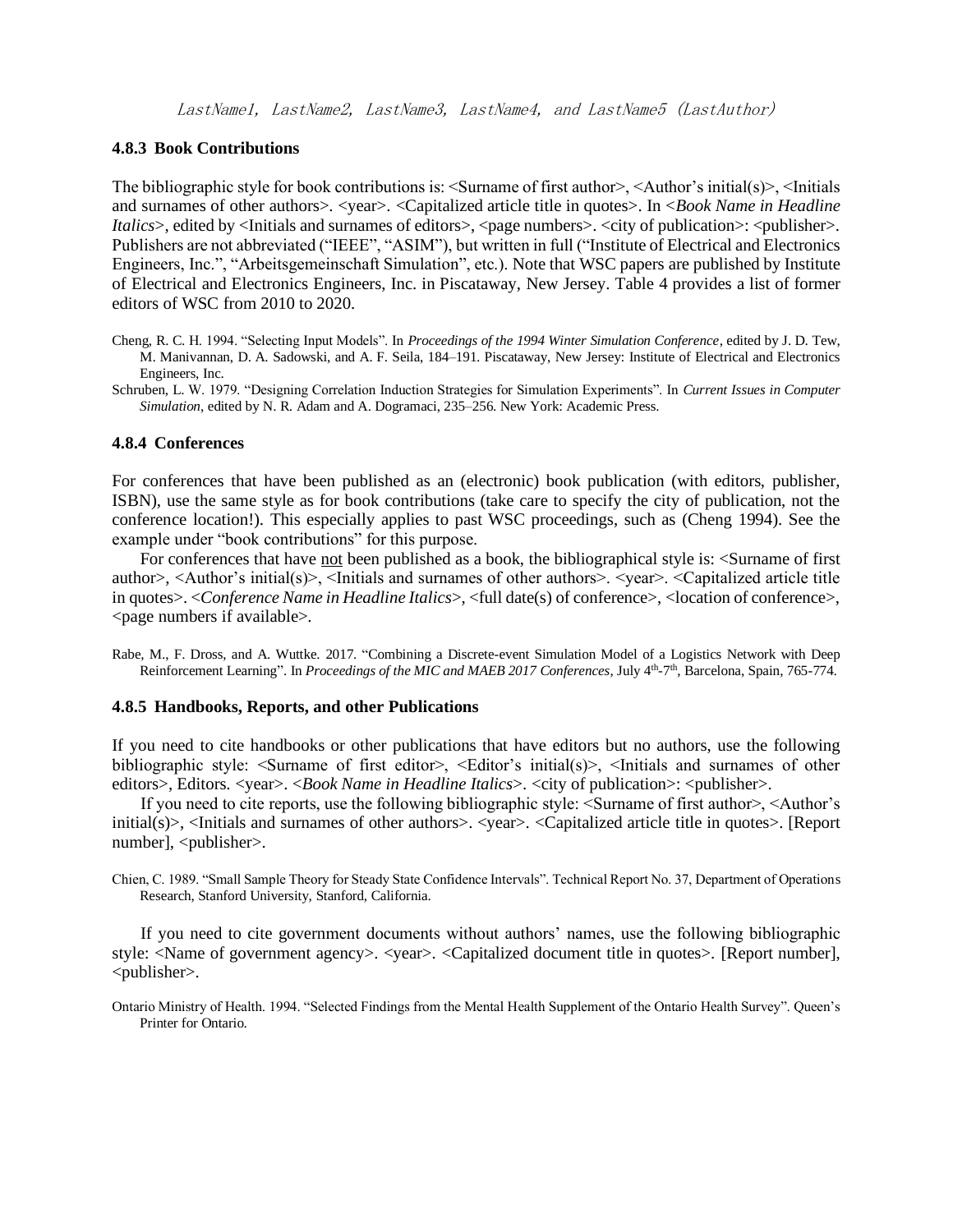### **4.8.6 Online Publications**

For publications that are only WWW pages, if there is no way to avoid them, use the best fitting style from the categories above and add the URL and the date when you accessed the page without the year:

Sharon Parq Associates. 2018. WordTips: Numbering Equations[. http://word.tips.net/Pages/T000273\\_Numbering\\_Equations.html,](http://word.tips.net/Pages/T000273_Numbering_Equations.html) accessed 15<sup>th</sup> April.

If you just refer to a document from the WWW that has a clear publication date, the citation year is this date and the year of access must be given:

Steiger, N. M. 1999. *Improved Batching for Confidence Interval Construction in Steady-State Simulation*. Ph.D. thesis, Department of Industrial Engineering, North Carolina State University, Raleigh, North Carolina. [http://www.lib.ncsu.edu/resolver/1840.16/4713,](http://www.lib.ncsu.edu/resolver/1840.16/4713) accessed 12<sup>th</sup> February 2019.

If you refer to an archival reference (e.g., an unpublished manuscript), it should not have any published version.

# **ACKNOWLEDGMENTS**

Place the acknowledgments section, if needed, after the main text, but before any appendices and the references. The section heading is not numbered. These instructions are adapted from instructions that have been iteratively updated and improved by proceedings editors and several other individuals, who are too numerous to name separately, since the first set of instructions were written by Barry Nelson for the 1991 WSC.

### **A APPENDICES**

Place any appendices after the acknowledgments and label them **A**, **B**, **C**, and so forth.

The solution to (1) has the form

$$
x = \frac{-b \pm \sqrt{b^2 - 4ac}}{2a} \quad a \neq 0
$$
\n<sup>(3)</sup>

### **B GETTING HELP**

If you need help in preparing your paper, contact the proceedings editors. You can reach us individually using the contact information below:

Ben Feng (*lead editor*) University of Waterloo E-Mail: [ben.feng@uwaterloo.ca](mailto:ben.feng@uwaterloo.ca)

Yijie Peng Peking University E-Mail: [pengyijie@pku.edu.cn](mailto:pengyijie@pku.edu.cn)

Eunhye Song Pennsylvania State University E-Mail: [eus358@psu.edu](mailto:eus358@psu.edu)

Giulia Pedrielli Arizona State University E-Mail: [giulia.pedrielli@asu.edu](mailto:giulia.pedrielli@asu.edu)

Sara Shashaani North Carolina State University E-Mail: [sshasha2@ncsu.edu](mailto:sshasha2@ncsu.edu)

Canan Gunes Corlu Boston University Email: [canan@bu.edu](mailto:canan@bu.edu)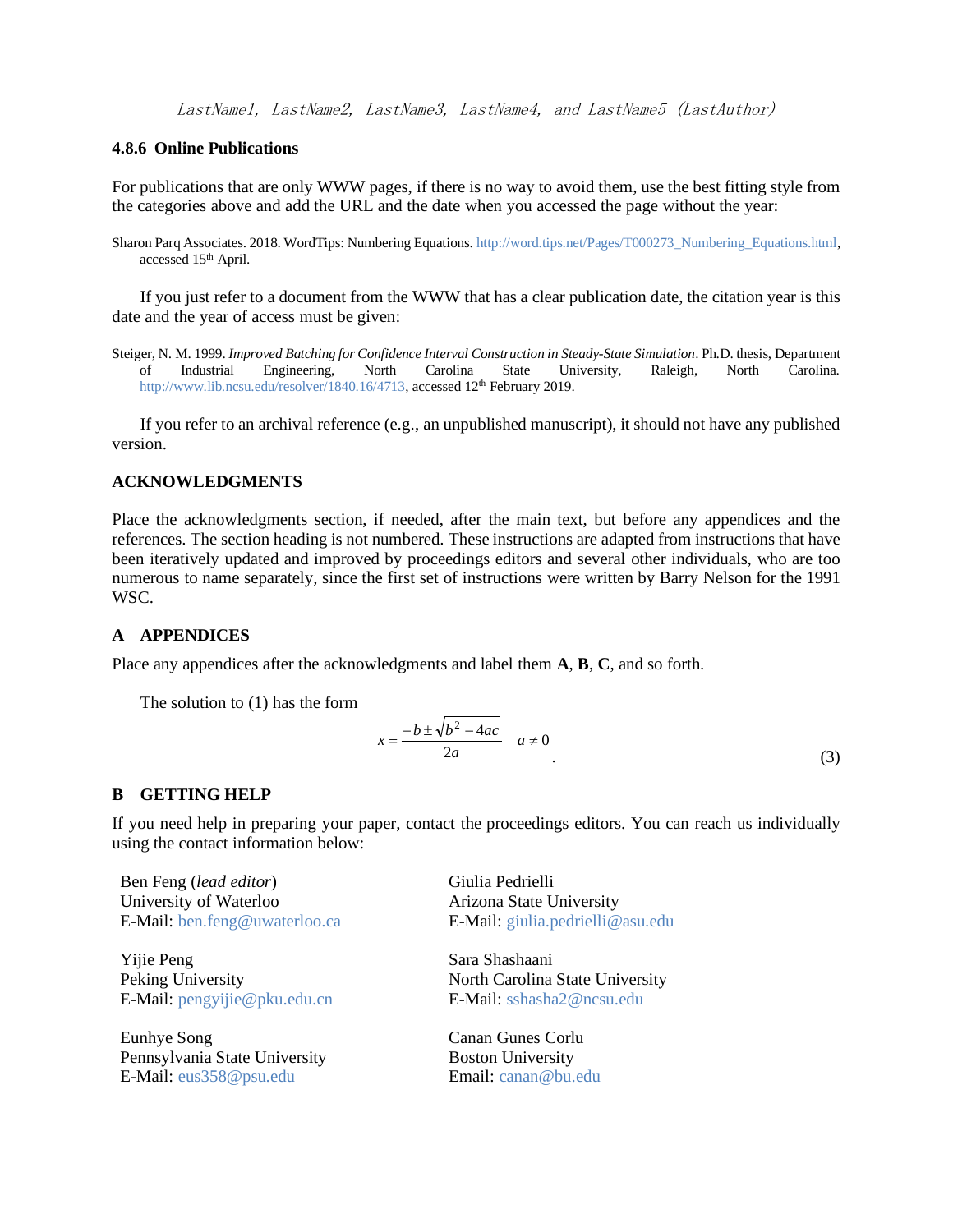# **C AUTHORS' CHECKLIST**

We strive for a consistent appearance in all papers published in the proceedings. If you have used the template and styles within this author's kit, then almost all of the requirements in this checklist will be automatically satisfied, and there is very little to check. Please **print a hardcopy of your paper**, and go over your printed paper to make sure it adheres to the following requirements. Thank you!

- 1. The paper can be *at most* 12 pages long (15 for tutorials and panel sessions). Longer papers cannot be published; the minimum number of pages is 5 pages.
- 2. No keywords, footnotes or page numbers.
- 3. The paper has been spellchecked using U.S. English.
- 4. The paper title is in bold and in ALL CAPS. Please use the template to use correct indents and spaces.
- 5. The abstract must have 150 or fewer words.
- 6. Double-check that the author section after the title is formatted correctly: the number of organizations defines the number of blocks, and the number of blocks defines the layout. Country names are in ALL CAPS.
- 7. Use the correct running heads! Use the proceedings editors and chairs on page one, and use the last names of authors separated by commas for the other pages. Do not forget that the last "Last Name" is preceded by "and " (also with a comma if more than two authors).
- 8. Section titles are in bold and ALL CAPS, subsections capitalize the first letter of important words. Please use the templates to use correct indents and spaces and make sure to left-justify. Section titles are numbered, except for the abstract, acknowledgements, references and author biographies.
- 9. The first line of each paragraph is indented, except for the first paragraph of a section or subsection.
- 10. There should be extra lines before and after enumerations, lists, definitions, etc.
- 11. Citations are by author and year; citations are enclosed in parentheses, not brackets.
- 12. References are in the hangref style with a 9pt font, listed alphabetically by the last names(s) of the author(s),
- 13. Double-check that figures and tables are referenced in the text and have the correct caption format! Table captions appear above the table. Figure captions appear below the figure. All text in figures and tables is readable (minimum final print font using Arial could be 8pt, for Times 9pt).
- 14. Verify that equations are centered and that all equation numbers are in parentheses and rightjustified.
- 15. Ensure that hyperlinks will work as of the date of December 2022. Live hyperlinks are blue, nonlive hyperlinks are black.
- 16. Don't forget the "author biographies" section! Author biographies must be one paragraph per author and must include an email address.

The following items should work automatically if you are using the WSC 2022 template, but you are encouraged to double-check, especially if you copy and paste any text from other documents:

- 1. Paper is letter format  $(8.5^{\degree} \times 11^{\degree}$ , or 216 mm x 279 mm), not DIN A4 format. Please use the required margins as defined in section 2.6.
- 2. All text is in 11-Point Times New Roman with a line spacing of 12.5pt, except references and author biographies, which are 2pts smaller in size and spacing

# **REFERENCES**

- Banks, J., J. S. Carson, B. L. Nelson, and D. M. Nicol. 2000. *Discrete-Event System Simulation*. 3rd ed. Upper Saddle River, New Jersey: Prentice-Hall, Inc.
- Cheng, R. C. H. 1994. "Selecting Input Models". In *Proceedings of the 1994 Winter Simulation Conference*, edited by J. D. Tew, M. Manivannan, D. A. Sadowski, and A. F. Seila, 184–191. Piscataway, New Jersey: Institute of Electrical and Electronics Engineers, Inc.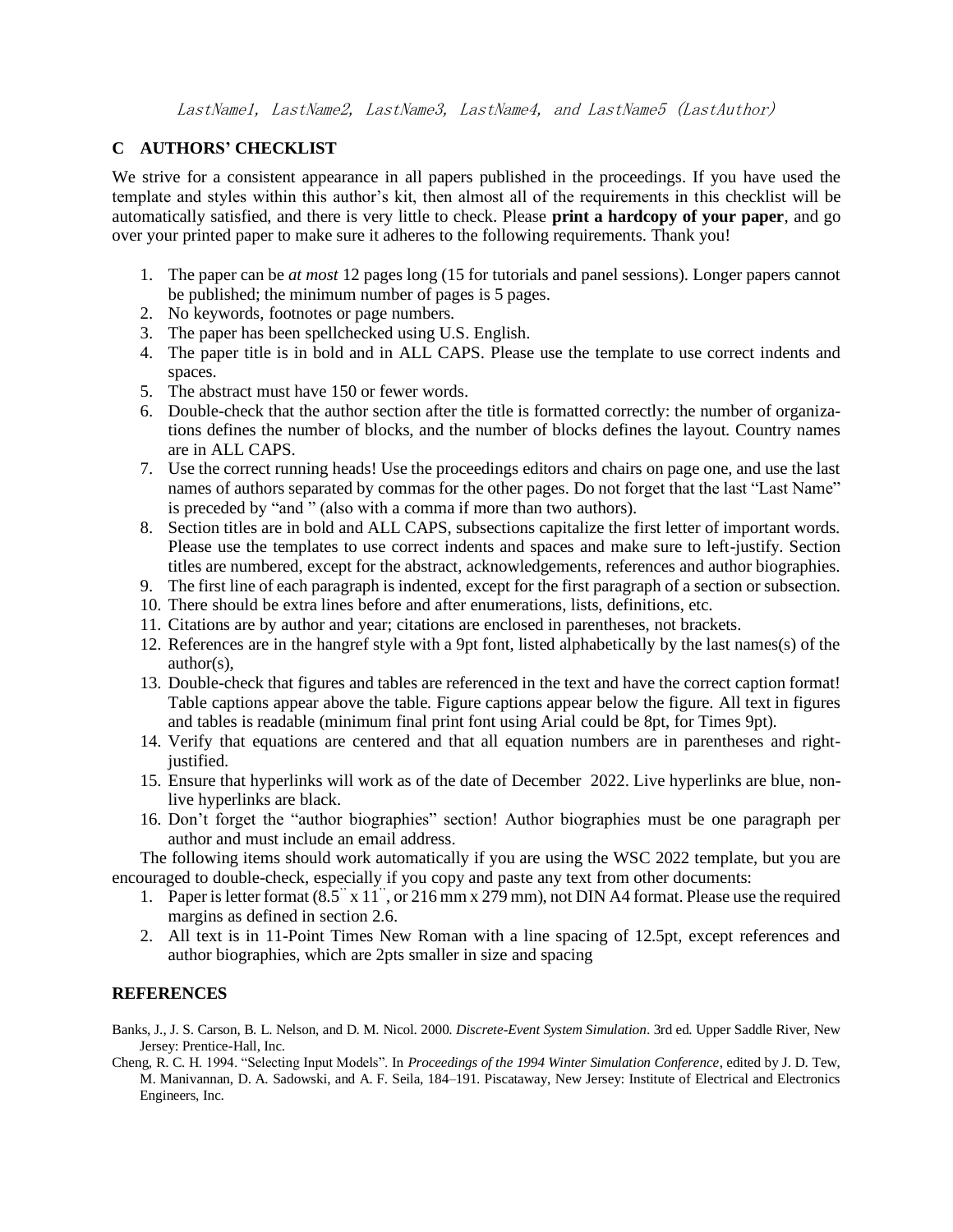- Chien, C. 1989. "Small Sample Theory for Steady State Confidence Intervals". Technical Report No. 37, Department of Operations Research, Stanford University, Stanford, California.
- Gupta, S. S., K. Nagel, and S. Panchapakesan. 1973. "On the Order Statistics from Equally Correlated Normal Random Variables". *Biometrika* 60(2):403–413.

Hammersley, J. M., and D. C. Handscomb. 1964. *Monte Carlo Methods*. London: Methuen.

- Law, A. M., and W. D. Kelton. 2000. *Simulation Modeling & Analysis.* 3rd ed. New York: McGraw-Hill, Inc.
- Powell, J. H., and N. Mustafee. 2017. "Widening Requirements Capture with Soft Methods: An Investigation of Hybrid M&S Studies in Healthcare". *Journal of the Operational Research Society* 68(10):1211-1222.
- Rabe, M., F. Dross, and A. Wuttke. 2017. "Combining a Discrete-event Simulation Model of a Logistics Network with Deep Reinforcement Learning". In *Proceedings of the MIC and MAEB 2017 Conferences*, July 4<sup>th</sup>-7<sup>th</sup>, Barcelona, Spain, 765-774.
- Schruben, L. W. 1979. "Designing Correlation Induction Strategies for Simulation Experiments". In *Current Issues in Computer Simulation*, edited by N. R. Adam and A. Dogramaci, 235–256. New York: Academic Press.
- Sharon Parq Associates. 2018. WordTips: Numbering Equations[. http://word.tips.net/Pages/T000273\\_Numbering\\_Equations.html,](http://word.tips.net/Pages/T000273_Numbering_Equations.html) accessed 15<sup>th</sup> April.
- Steiger, N. M. 1999. *Improved Batching for Confidence Interval Construction in Steady-State Simulation*. Ph.D. thesis, Department of Industrial Engineering, North Carolina State University, Raleigh, North Carolina. [http://www.lib.ncsu.edu/resolver/1840.16/4713,](http://www.lib.ncsu.edu/resolver/1840.16/4713) accessed 12<sup>th</sup> February 2019.
- The University of Chicago Press 2010. *The Chicago Manual of Style*. 16th ed. Chicago: The University of Chicago Press. [http://www.chicagomanualofstyle.org.](http://www.chicagomanualofstyle.org/)
- WSC 2022. "Winter Simulation Conference". accessed 12<sup>nd</sup> January 2022.

### **AUTHOR BIOGRAPHIES**

Author biographies are mandatory for all authors and given in the same sequence as in the running head. Use a smaller font (9 pt) with a 10.5pt line spacing (MS Word style AuthorBio). Giving an email address is mandatory and the author's name is set in bold capitals (see the examples below). Separate the authors by an empty line with the same style. Give only one paragraph per author, but sufficient information to understand the author's position and scientific background.

**BEN MINGBIN FENG** is an Assistant Professor in actuarial science at the University of Waterloo. He earned his Ph.D. in the Department of Industrial Engineering and Management Sciences at Northwestern University. He is an Associate of the Society of Actuaries (ASA). His research interests include stochastic simulation design and analysis, optimization via simulation, nonlinear optimization, and financial and actuarial applications of simulation and optimization methodologies. His e-mail address is [ben.feng@uwaterloo.ca.](mailto:ben.feng@uwaterloo.ca) His website is [http://www.math.uwaterloo.ca/~mbfeng/.](http://www.math.uwaterloo.ca/~mbfeng/)

**GIULIA PEDRIELLI** is an Assistant Professor in the School of Computing and Augmented Intelligence at the Arizona State University. She holds a Ph.D. degree in Mechanical Engineering from the Politecnico di Milano. Her research interest include global optimization, random algorithms, applied to engineering applications including manufacturing, cyber-physical systems, and computational biology. She is a member of IEEE and INFORMS. Her email address is [giulia.pedrielli@asu.edu.](mailto:giulia.pedrielli@asu.edu) Her website is [https://www.gpedriel.com/.](https://www.gpedriel.com/)

**YIJIE PENG** is an Associate Professor in Guanghua School of Management at Peking University. His research interests include stochastic modeling and analysis, simulation optimization, machine learning, data analytics, and healthcare. He is a member of INFORMS and IEEE, and serves as an Associate Editor of the Asia-Pacific Journal of Operational Research and the Conference Editorial Board of the IEEE Control Systems Society. His email address is [pengyijie@pku.edu.cn.](mailto:pengyijie@pku.edu.cn)

**SARA SHASHAANI** is an Assistant Professor in the Edward P. Fitts Department of Industrial and System Engineering at North Carolina State University. Her research interests are analysis and design of probabilistic data-driven models and Monte Carlo Simulation Optimization. She has been serving on the INFORMS-Simulation Diversity committee since 2019. Her email address i[s sshasha2@ncsu.edu](mailto:sshasha2@ncsu.edu) and her homepage is<https://shashaani.wordpress.ncsu.edu/>

**EUNHYE SONG** is a Harold and Inge Marcus Early Career Assistant Professor in the Department of Industrial and Manufacturing Engineering at Penn State University. She earned her PhD degree in Industrial Engineering and Management Sciences at Northwestern University in 2017. Her research interests include simulation design of experiments, uncertainty and risk quantification, and simulation optimization. Her email address is [eus358@psu.edu](mailto:eus358@psu.edu) and her website can be found at [http://eunhyesong.info.](http://eunhyesong.info/)

**CANAN GUNES CORLU** is an Associate Professor in the Administrative Sciences Department of Metropolitan College at Boston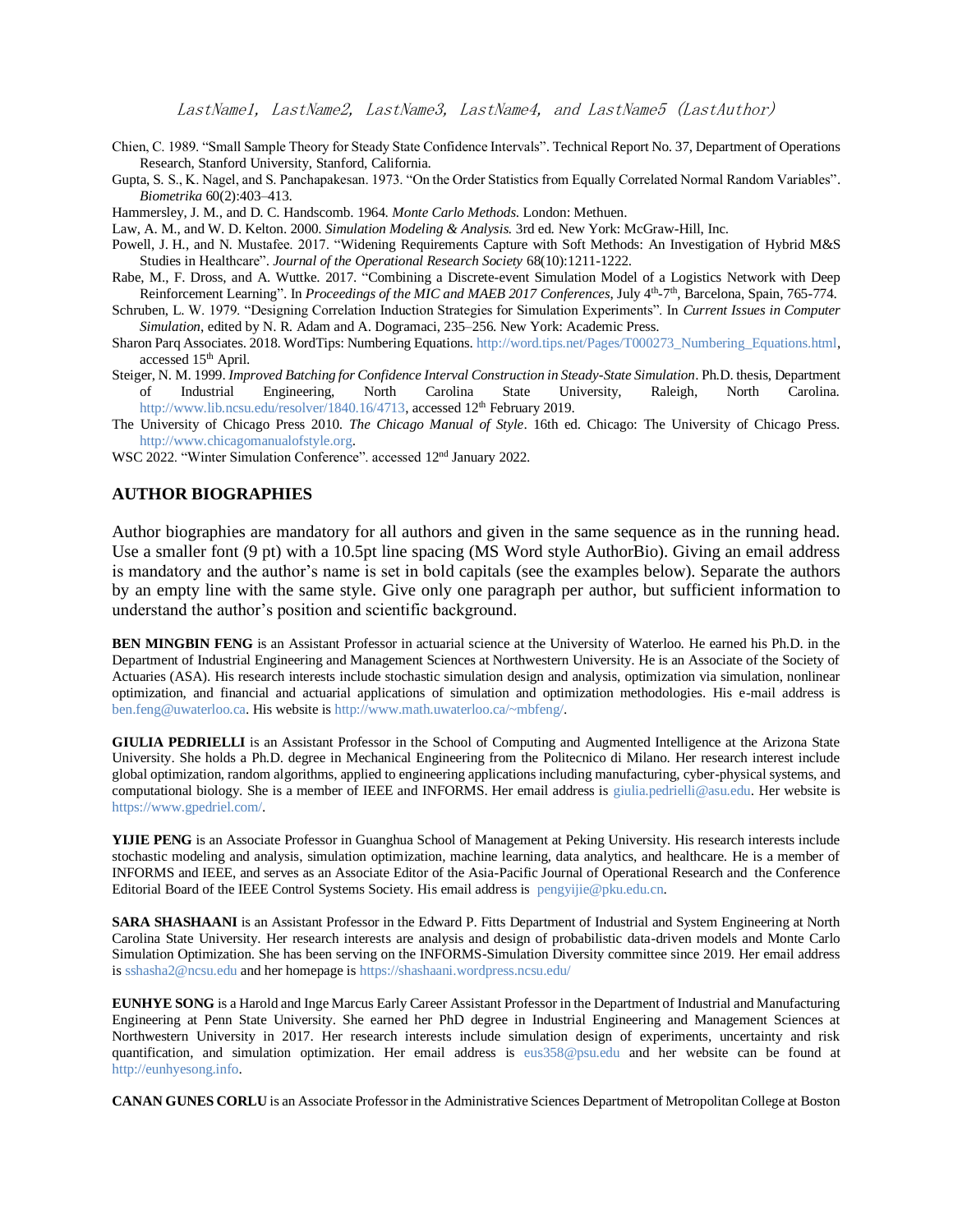University. Her primary research interest is in the area of design and analysis of stochastic simulations under input uncertainty and applications of data analytics and simulation-based optimization in operations management and supply chain management, including computational transportation and logistics. She also utilizes simulation to address problems in manufacturing and service supply chains. She is serving as the treasurer of the INFORMS Simulation Society since 2020. She is an associate editor for the Journal of Simulation. Her email address is [canan@bu.edu](mailto:canan@bu.edu) and her homepage is [https://www.bu.edu/met/profile/canan-gunes](https://www.bu.edu/met/profile/canan-gunes-corlu)[corlu/](https://www.bu.edu/met/profile/canan-gunes-corlu)

### **AUTHOR BLOCK TEMPLATES (TITLE PAGE)**

First Name Last Name 1 [First Name Last Name 2] [First Name Last Name 3]

Institution Street Address line 1 Street Address line 2 City, ST Zip, COUNTRY

Figure 3: Example title page heading with author(s) from one single institution. Each author name has its own line.

| First Name Last Name 1   | First Name Last Name 2   |  |
|--------------------------|--------------------------|--|
| [First Name Last Name 3] | [First Name Last Name 4] |  |
| Institution 1            | Institution 2            |  |
| Street Address line 1    | Street Address line 1    |  |
| Street Address line 2    | Street Address line 2    |  |
| City, ST Zip, COUNTRY    | City, ST Zip, COUNTRY    |  |

Figure 4: Example title page heading with authors from two different institutions. Each author name is entered in a separate line. If you have more authors from one institution, then please add blank table cells to align the institutions on the same line.

Street Address line 1 Street Address line 1 Street Address line 2 Street Address line 2 City, ST Zip, COUNTRY City, ST Zip, COUNTRY

First Name Last Name 1 First Name Last Name 2

Institution 1 and 1 Institution 2

First Name Last Name 3

Institution 3 Street Address line 1 Street Address line 2 City, ST Zip, COUNTRY

Figure 5: Example title page heading with authors from three different institutions. Note that there are two empty rows between the institutions. For additional authors from these institutions compare Figure 4.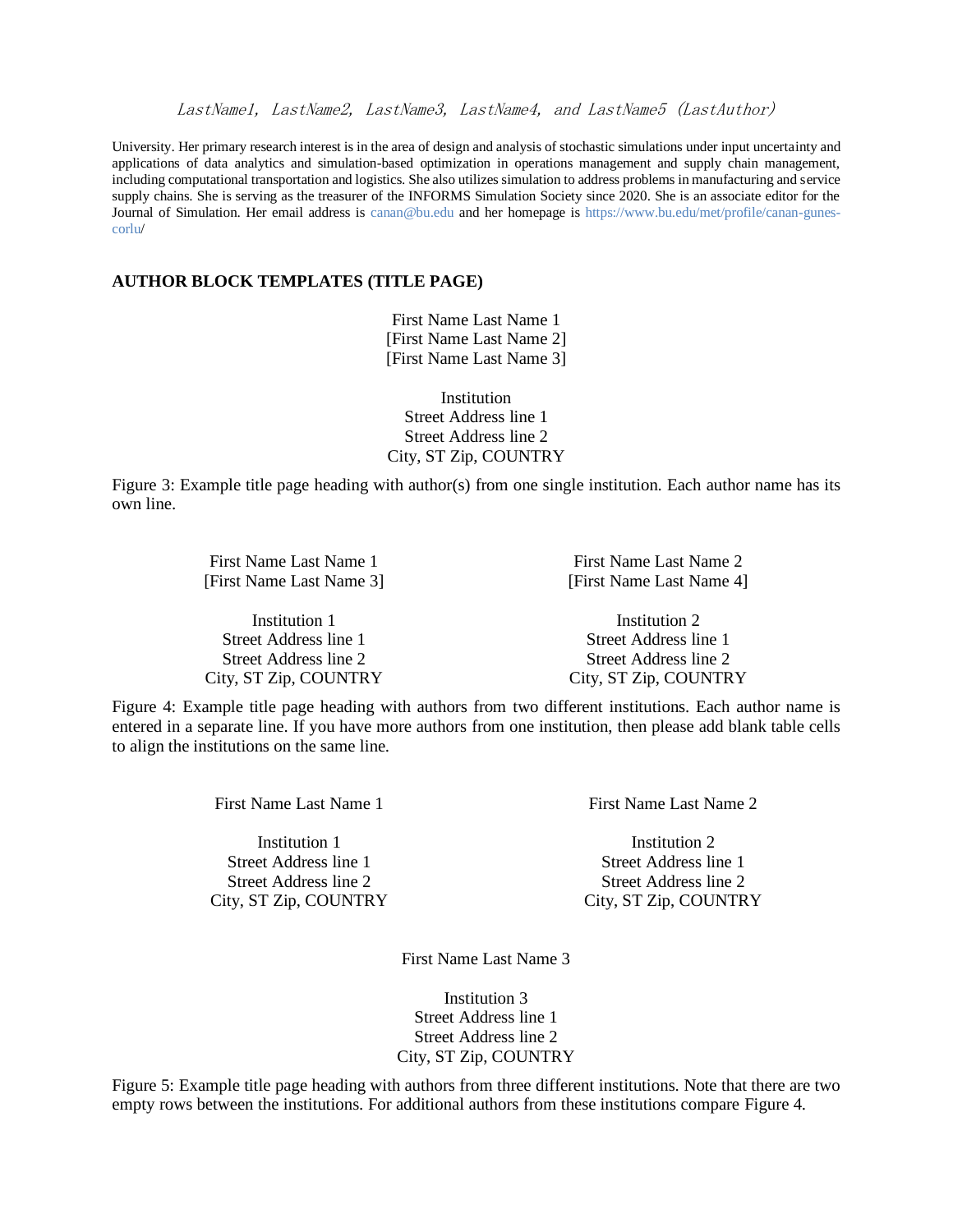| First Name Last Name 1 | First Name Last Name 2 |
|------------------------|------------------------|
| Institution 1          | Institution 2          |
| Street Address line 1  | Street Address line 1  |
| Street Address line 2  | Street Address line 2  |
| City, ST Zip, COUNTRY  | City, ST Zip, COUNTRY  |
| First Name Last Name 3 | First Name Last Name 4 |

City, ST Zip, COUNTRY City, ST Zip, COUNTRY

Institution 3 Institution 4 Street Address line 1 Street Address line 1 Street Address line 2 Street Address line 2

Figure 6: Example title page heading with authors from four different institutions. Note that there are two empty rows between the institutions. For additional authors from these institutions compare Figure 4.

Institution 1 Institution 2 Street Address line 1 Street Address line 1 City, ST Zip, COUNTRY City, ST Zip, COUNTRY

Street Address line 1 Street Address line 1 Street Address line 2 Street Address line 2 City, ST Zip, COUNTRY City, ST Zip, COUNTRY

First Name Last Name 1 First Name Last Name 2

Street Address line 2 Street Address line 2

First Name Last Name 3 First Name Last Name 4

Institution 3 Institution 4

First Name Last Name 5

Institution 5 Street Address line 1 Street Address line 2 City, ST Zip, COUNTRY

Figure 7: Example title page heading with authors from five different institutions. Note that there are two empty rows between the institutions. For additional authors from these institutions compare Figure 4.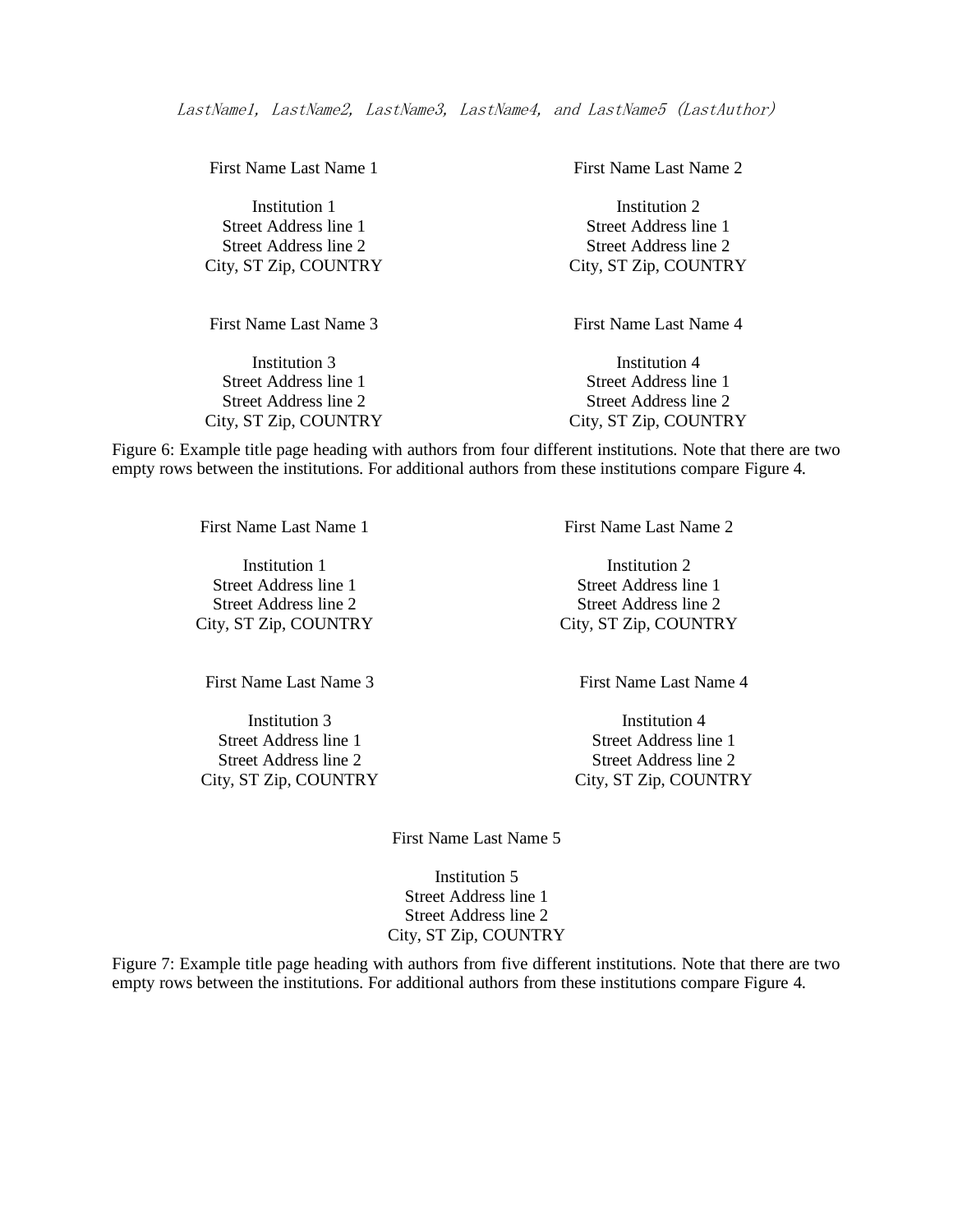First Name Last Name 3 First Name Last Name 4

City, ST Zip, COUNTRY City, ST Zip, COUNTRY

Institution 5 Institution 6 Street Address line 1 Street Address line 1 Street Address line 2 Street Address line 2 City, ST Zip, COUNTRY City, ST Zip, COUNTRY

First Name Last Name 1 First Name Last Name 2

Institution 1 Institution 2 Street Address line 1 Street Address line 1 Street Address line 2 Street Address line 2 City, ST Zip, COUNTRY City, ST Zip, COUNTRY

Institution 3 Institution 4 Street Address line 1 Street Address line 1 Street Address line 2 Street Address line 2

First Name Last Name 5 First Name Last Name 6

Figure 8: Example title page heading with authors from six different institutions. Note that there are two empty rows between the institutions. For additional authors from these institutions compare Figure 4.